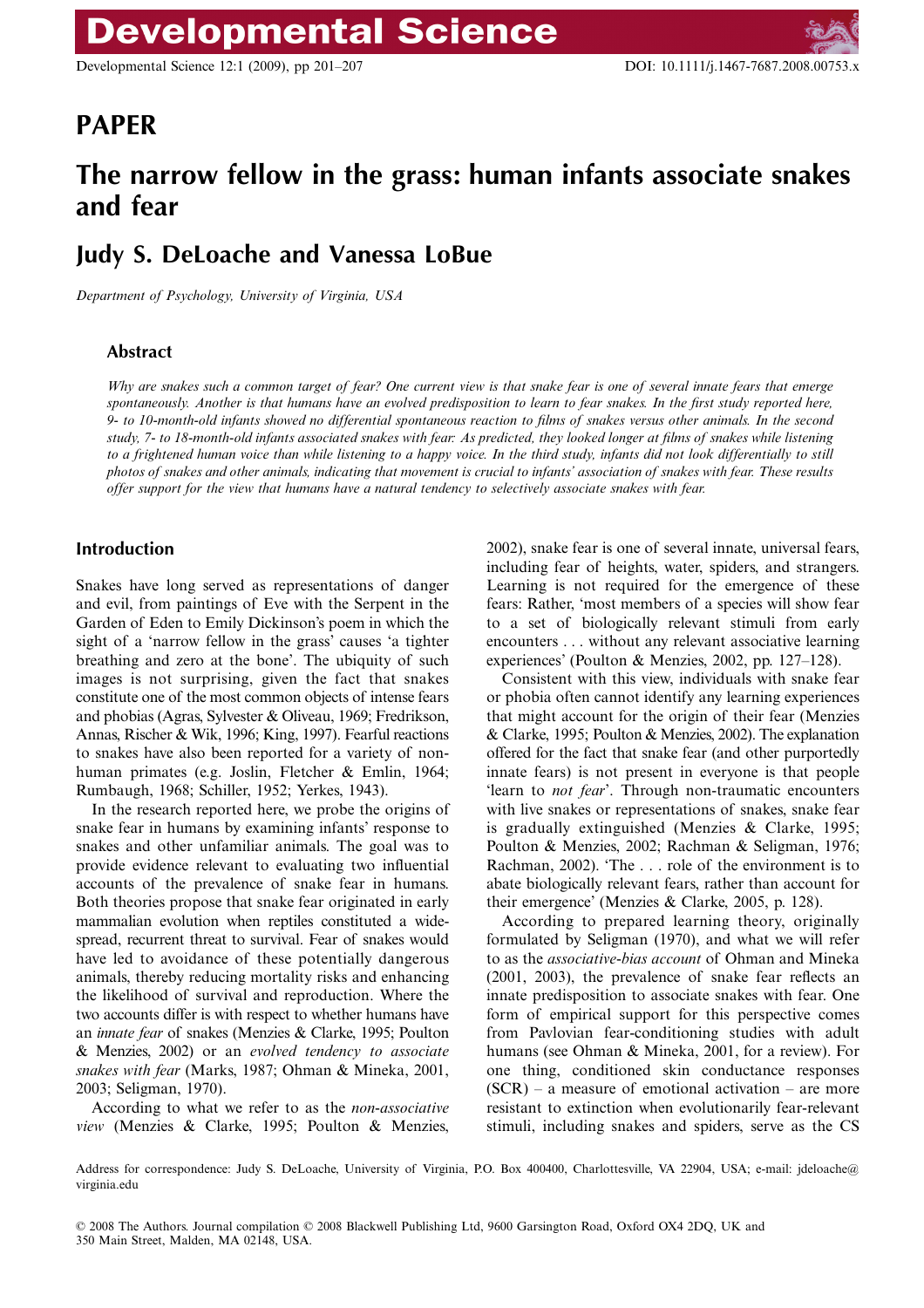than when the CS is not fear-relevant (e.g. flowers and mushrooms). For another, fear-relevant responses (e.g. skin conductance, heart rate acceleration) are more readily conditioned to fear-relevant stimuli, including snakes, than to non-fear-relevant stimuli.

Further, there is evidence for *non-conscious* SCR conditioning to snake stimuli (Ohman & Soares, 1998). When pictures of snakes and non-threat stimuli were presented very briefly and followed immediately by a masking stimulus (making participants unaware of seeing the pictures), conditioning occurred to the snakes, but not to the non-threat stimuli. According to Ohman and Mineka (2003), these findings are consistent with the idea that 'responses to snakes are organized by a specifically evolved primitive neural circuit' (p. 7).

There is also evidence of enhanced *detection* of snakes. Adults find a single snake picture among a set of neutral distracters (e.g. flowers) more rapidly than a single neutral stimulus among an array of snakes (Ohman, Flykt & Esteves, 2001).

The strongest evidence in favor of the associative-bias account of snake fear comes from research with non-human primates (Cook & Mineka, 1987, 1989). Monkeys that grow up in the wild are afraid of snakes, but laboratoryreared monkeys are not, suggesting that wild monkeys acquired their fear.

In a test of this learning account, lab-reared rhesus monkeys (adults and adolescents) observed a wild-reared monkey react with fear to a snake. Simply from observing a con-specific's fearful behavior, the monkeys very rapidly developed an intense, long-lasting fear of snakes themselves (Cook & Mineka, 1987). Even viewing a video of another monkey reacting fearfully to a snake instilled a fear of snakes (Cook & Mineka, 1989). A crucial finding in this research is that the vicarious acquisition of fear is *selective*: When shown a video of a monkey reacting fearfully to a rabbit, a new group of monkeys did not acquire a fear of rabbits (Cook & Mineka, 1989).

In the research reported here, we introduce empirical evidence with infants relevant to the debate on the origins and nature of human snake fear. In the first experiment, we simply ask whether infants respond differently to films of snakes versus other animals. In the second, we ask whether infants show any tendency to associate snakes with a fearful stimulus. Specifically, do infants associate the sight of a snake with the sound of a frightened human voice? (Ethical considerations precluded replicating with human infants the observational fear-learning studies done with monkeys.) The third study is a replication of the second, except that still photographs are substituted for the snake and animal films used in the second.

Three outcomes were possible in these studies. If humans do have an *innate fear of snakes*, infants might display some kind of spontaneous negative reaction to them. Instead, if there is no innate fear but an *associative bias*, there should be no initial fearfulness of snakes, but a tendency to associate snakes with fear-relevant stimuli should be observed. Further, if humans have a bias to detect the presence of snakes, differences in orienting to snakes versus other animals should occur. Finally, if snakes have no special status, contrary to both accounts described above, then infants should not respond differentially to snakes compared to other animals.

## **Experiment 1**

To see if human infants would react differently to snakes versus other animals, we presented 9- to 10-month-olds with silent films of snakes and exotic non-snake animals. We used films rather than photographs on the assumption that snakes' unique pattern of motion might be critical in humans' reactions to them.

One dependent measure was looking time to the two types of stimuli. If snake fear is innate in humans, infants might look differentially at snakes and other animals. For example, they might avoid looking at snakes and look longer at the non-snakes, or they might show hyper-vigilance toward snakes, looking longer at them than at other animals. The second measure was the infants' manual exploration of the images on the video screen. Previous research has shown that 9-month-olds occasionally feel, pat, rub, and even attempt to grasp at kinetic video images (Pierroutsakos & Troseth, 2003). It seemed reasonable to expect that this measure might be particularly sensitive to any tendency to react differentially to snakes versus other animals. If infants are in fact afraid of snakes, they might be reluctant to reach towards and grasp the image of a moving snake on a television screen.

## *Method*

## Participants

The 16 participants were 9- to 10-month-old infants, nine males and seven females ( $M = 9.8$  mos,  $r = 9.3$ – 10.5 mos). This age group was selected because of the prior research demonstrating manual exploration of video images by 9-month-olds (Pierroutsakos & Troseth, 2003). The infants were randomly assigned to two stimulus orders. The participants in this and the second experiment reported here were recruited from birth announcements in the local community and were from predominantly middle-class Caucasian families. Three additional participants were excluded from the study (two for fussiness, and one for experimenter error).

## Stimuli

The stimuli were 10 8-sec color film clips from nature programs in which a snake slithered or an animal walked at approximately the same slow rate across the screen. Each of the four snake films showed a different snake. The six animal films were of wild animals (giraffe, rhinoceros, polar bear, hippopotamus, elephant, and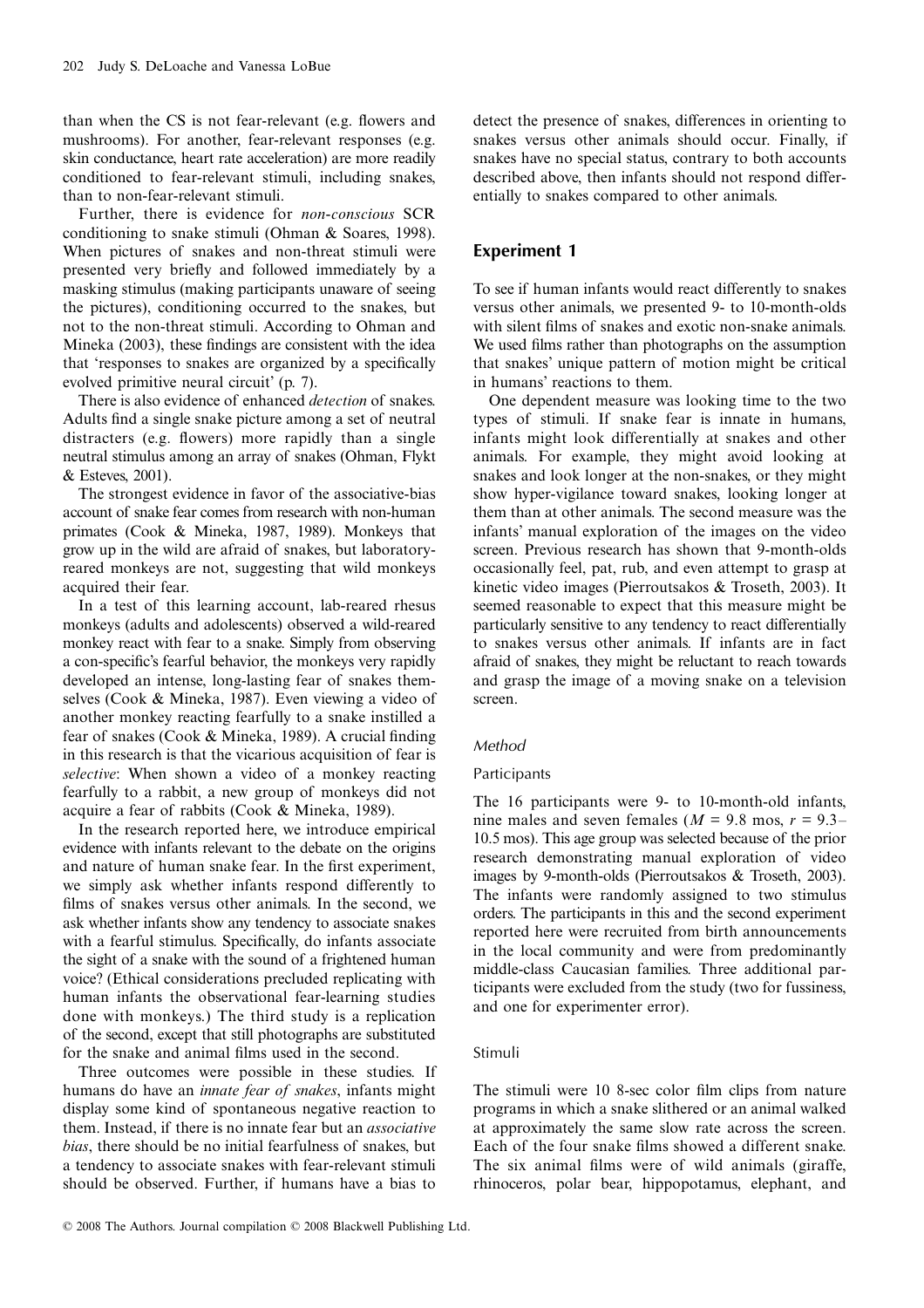large bird<sup>1</sup>). (Although some of these are dangerous animals, only snakes and spiders are considered to be evolutionarily relevant threat stimuli.)

#### Apparatus

The films were presented on a 50.8 cm monitor that was 25 cm from the infant's eyes. One video camera behind and a second to the left of the participant recorded looking at the films and manual exploration of the images.

#### Procedure

The session started with a warm-up trial of a toy moving across the screen. At the beginning of each of the 10 trials, a 3-sec attention-getter attracted the infant's attention to the screen. The snake and animal clips were presented in two pseudo-random orders, one the reverse of the other, with no two snake videos appearing in succession. Twice during each clip, a female voice prompted the infant to look at the screen (i.e. 'Look at that!').

#### *Results*

The results were straightforward. One-way Mixed-Effects ANOVAs revealed no significant differences in the infants' behavior toward the two types of stimuli on either of the two measures (Looking time: Animals – 5.74 sec, Snakes – 5.62 sec, *F*(1, 15) = 0.05, *ns*; Manual Exploration: Animals – 0.76, Snakes – 0.61, *F*(1, 15) = 0.18, *ns*). (Preliminary analyses had revealed no differences for age group or gender, so these variables were not included in the analysis.) Power analyses indicated 95% percent power for both measures.

#### *Discussion*

The infants in Experiment 1 did not react differentially to the snakes and other animals either in terms of how long they looked at them or how frequently they manually explored them. The results thus provide no support for the non-associative account, that is, no evidence of an innate fear of snakes. Any differential responding of any sort could have offered support for this view: The infants might have looked longer at the snakes, indicating this category of stimulus was prepotent, or they might have avoided looking at snakes, suggesting that these stimuli were aversive. However, it is important to point out that the absence of differential responding is not definitive: It has been suggested that an innate fear of snakes might be manifested only after infants have begun walking and moving around in the environment (Marks, 1987). The results of Experiment 2 speak to this possibility.

The lack of differential responding in Experiment 1 is consistent with the associative-bias account. According to this view, no negative reactions would be expected to the snake images in the absence of any fearful stimuli with which to associate them. This null result does not, however, provide strong support for this account.

#### **Experiment 2**

Informed by the results of Experiment 1, the second study was designed to provide a *direct* test of the associativebias hypothesis. If humans have an innate predisposition to learn to fear snakes, that predisposition should exist independent of experience with snakes. Hence, a *tendency to associate a fearful stimulus with snakes* might be observable even in infants. We reasoned that such a tendency might lead infants to pay more attention to snakes when they heard a frightened human voice than when they heard a happy voice.

To examine this possibility, we used an auditory-visual matching paradigm. This well-established procedure is based on the often-replicated tendency of infants (and adults) to look selectively at a visual display that matches an auditory stimulus (e.g. Golinkoff, Hirsh-Pasek, Cauley & Gordon, 1987; Spelke & Cortelyou, 1981; Walker-Andrews, Bahrick, Raglioni & Diaz, 1991). Of particular relevance here, infants match the *emotional valence* of voices and visual stimuli. For example, infants as young as 5 months of age who are presented with pairs of faces displaying different emotional expressions look longer at a smiling face when they hear a happy voice and longer at an angry face when listening to an angry voice (Walker-Andrews, 1986).

Further, infants use another person's vocal emotion as a source of information for evaluating situations (Mumme, Fernald & Herrera, 1986; Sorce, Emde, Campos & Klinnert, 1985; Tamis-LeMonda, Adolph, Dimitropoulou & Zack, 2006). They rely on emotional tone even when a message is delivered in an unfamiliar language (Fernald, 1992).

As Figure 1 depicts, the infants in Experiment 2 were simultaneously presented with two films – one of a snake and the other of an exotic animal – accompanied by a recording of either a very frightened or a very happy human voice speaking in a nonsense language (Banse & Scherer, 1996). If infants have a predisposition to associate snakes with fear, as proposed by prepared-learning theory (e.g. Ohman & Mineka, 2001; Seligman, 1970), they should look longer at snakes when they hear a frightened voice than when they hear a happy voice. Note: we did not expect the infants to react fearfully to the snakes, only to look more at them in the presence of a fearful voice.

There is no basis for making any prediction regarding how long the infants would look at the non-snake animals

<sup>1</sup> Fewer snake than animal films were used out of concern that the infants might habituate more rapidly to the snakes than to the animals, which differed more in terms of appearance and pattern of movement. A comparison of the eight infants who had received equal numbers of snakes and non-snake animals in their first six trials revealed no differences in either dependent variable for the two types of stimuli.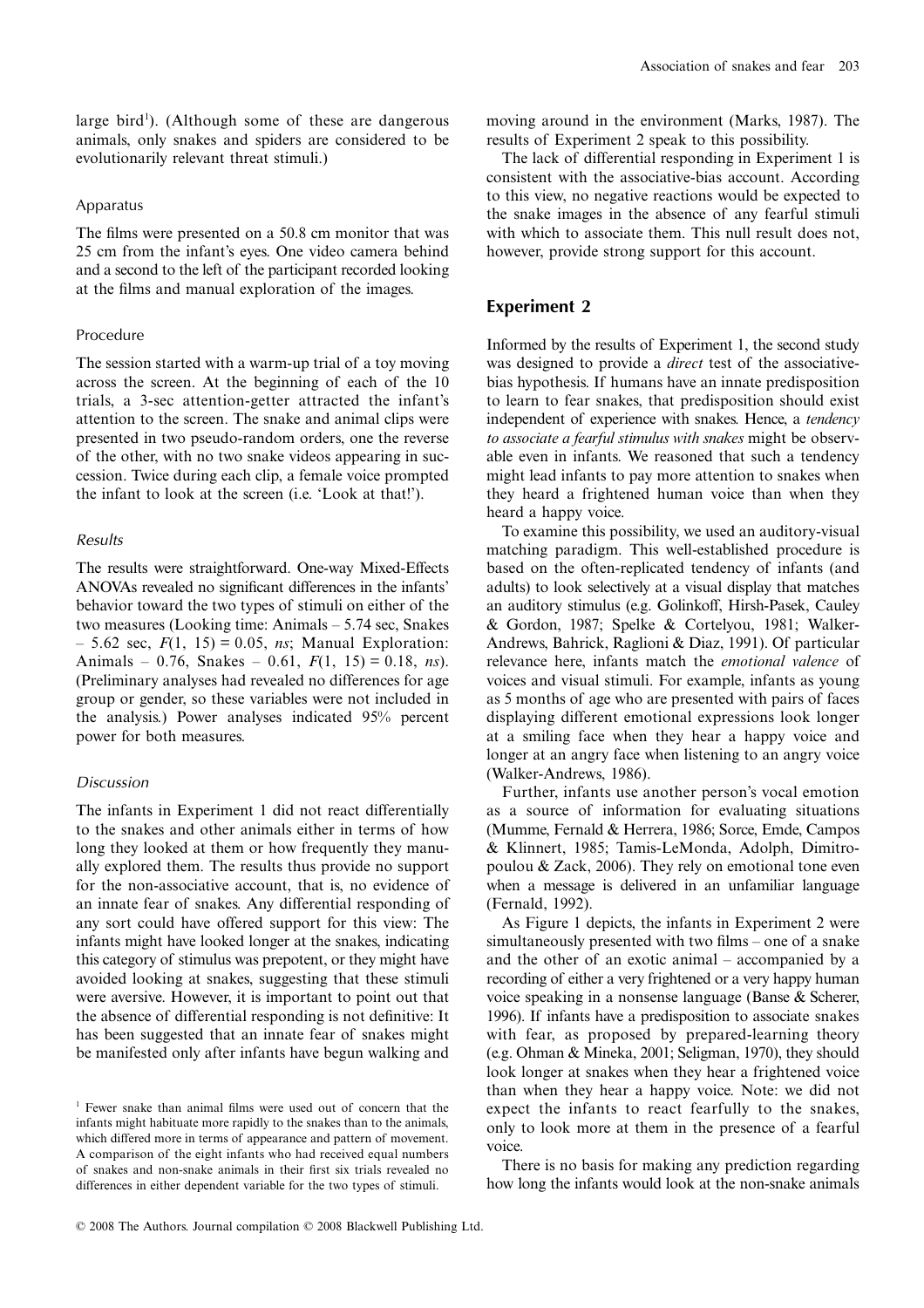

**Figure 1** *The infant sat on the blindfolded parent's lap. On each trial, a pair of films of a snake and another animal was presented, accompanied by a tape of either a frightened or happy voice.*

as a function of emotional voice. Hence, the predicted result is an interaction of type of animal by vocal emotion, with significantly longer looking to snakes while hearing a frightened voice than a happy one.

This design also enabled us to examine whether, like adults in threat-detection tasks, infants more readily detect the presence of snakes than other animals. If snakes represent a threat-relevant category for infants, a bias should be apparent in terms of infants' orienting behavior to the snakes versus the other animals.

## *Method*

#### Participants

Participants were 48 infants, half 7- to 9-month-olds  $(M = 8.0 \text{ mos}, r = 7.2 - 8.8 \text{ mos})$  and half 16- to 18month-olds ( $M = 16.4$  mos,  $r = 14.8 - 18.3$  mos). All but one of the infants in the older group were reported to be walking. An additional 15 infants failed to complete the experiment, most because of fussiness. Half the males and half the females at each age were randomly assigned to one of two stimulus orders.

#### Stimuli

*Films*. Twelve films (six snakes and six exotic animals) were used (including the 10 from Experiment 1 plus two additional snake clips).

*Voices.* The 12 professionally produced audio recordings were of the same two nonsense phrases ('Hat sundig pron you venzy. Fee gott laish jonkill gosterr') spoken by two men and two women. Most importantly, one recording made by each person was in a pleasant, happy-sounding tone of voice, and the other sounded distinctly frightened. (These recordings have been scaled for emotional content and used in many studies of adult perception of emotion; Banse & Scherer, 1996.)

*Film–voice pairings.* Twelve film–voice combinations were constituted by (a) randomly selecting one snake and one animal film to form each of six film pairs and (b) randomly assigning each film pair to one of the frightened voices and one of the happy voices. Each film–voice pair was converted to a single QuickTime video, with the two clips side by side. The snakes and non-snake animals appeared equally often on the right and left side. Both animals began moving simultaneously and at approximately the same speed. The voices came on 3 sec before the onset of the films and continued throughout the 10-sec films.

*Stimulus presentation.* As Figure 1 shows, the films were projected onto a 91.4 cm by 121.9 cm white screen approximately 91 cm from the infant. The projected films measured  $48.3 \times 30.5$  cm with 30.4 cm between them. The voices came from two speakers located on either side of the screen. A video camera filmed the infant's head and eyes through a small hole in the screen. Each infant received 12 trials, each involving a different one of the 12 film–voice combinations.

The experimenter observed the infant's looking behavior on a monitor in the adjoining room in order to control the beginning of each trial. In between trials, the infant's attention was attracted by a blinking green dot appearing in the center of the screen accompanied by a 'dinging' sound. The blinking light automatically appeared at the end of each film, but the experimenter initiated the onset of the next trial on the computer controlling the presentation.

#### Procedure

Each infant was seated on a parent's lap in front of the screen. The parent was blindfolded to preclude any inadvertent cues. The experimenter manually began each trial as soon as the attention-getter attracted the infant's gaze to the screen. Everything else was controlled automatically.

#### Coding

The Supercoder program (Hollich, Rocroi, Hirsh-Pasek & Golinkoff, 1999) was used to code looking time for each infant. The coding of the digital tapes was done frame by frame at a rate of 30 frames per second, making the coding very sensitive. All coding was blind: Because the videos were silent and showed only the infants'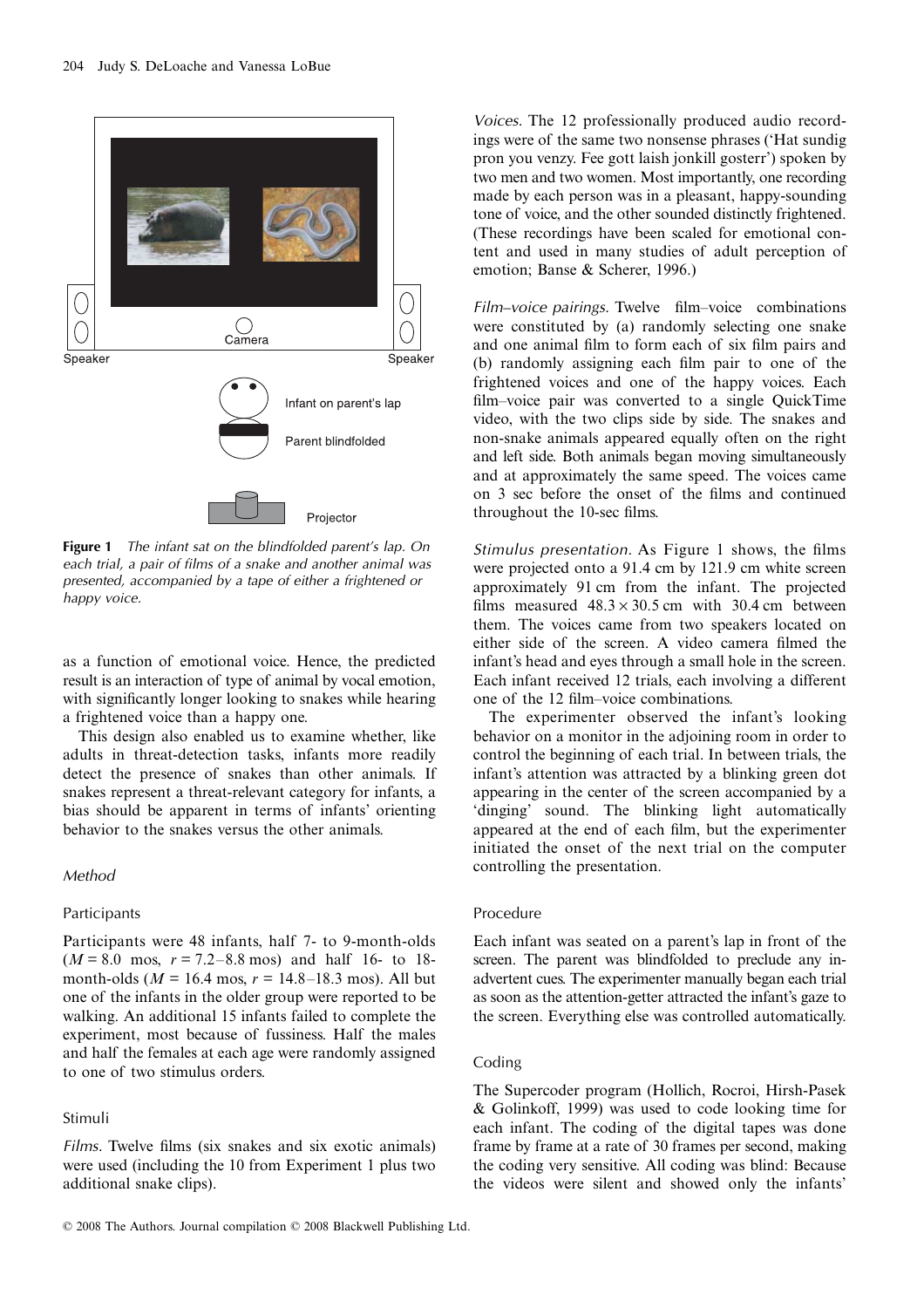

**Figure 2** *As predicted, in Experiment 2, the infants looked significantly longer at the snakes when listening to a frightenedsounding voice than when listening to a happy voice. Looking times to the other animals did not differ significantly for the happy and frightened voices. In Experiment 3, looking times did not differ for either the snakes or the other animals for the happy and frightened voices. Error bars* = SE *of the mean.* 

faces, the coders could not know which voice the infant was hearing or on which side of the screen the snakes and animals appeared. The coders recorded the latency from the onset of the films to the infant's first fixation of one of them, and the total amount of time the infant looked at each of the two visual stimuli. All of the tapes were coded by a primary coder, and one-fourth of the tapes were independently coded by a second coder. Agreement between coders was 80% for latency and 81% for looking time (an acceptable level of reliability in infant attention research). When coders disagreed, the primary coder's codes were used.<sup>2</sup>

#### *Results*

The looking-time data are shown in Figure 2. They reveal the predicted result – significantly longer looking at snakes while hearing a fearful voice than a happy one. As noted before, there is no basis for predicting differential looking at the non-snake animals as a function of vocal emotion, and no difference occurred.

The primary data analysis was a 2 (snake vs. animal)  $\times$  2 (frightened vs. happy voice) Mixed Effects analysis of variance (Bagiella, Sloan & Heitjan, 2000; Gueorguieva & Krystal, 2004). (Preliminary analyses had revealed no differences for age or gender, so these variables were not included in the analysis.) The only significant result was the predicted interaction between type of

animal and type of vocal emotion,  $F(1, 1077) = 4.56$ , *p* < .04. Post-hoc comparison revealed that, as predicted, the infants looked longer at the snakes when listening to a frightened voice than when listening to a happy one,  $F(1, 515) = 3.98$ ,  $p < .05$ . In contrast, the post-hoc comparison of looking times to the other animals as a function of vocal emotion was not significant. These results are consistent with the hypothesis that infants would associate the sound of a frightened voice with the sight of a snake.

#### *Discussion*

The overall pattern of results in Experiment 2 revealed important differences in infants' responses to snakes. Primarily, the looking-time data revealed a significant tendency to associate snakes with fearful stimuli: The infants looked longer at the snakes when listening to a frightened voice than a happy one. This result is consistent with the associative-bias view. Infants also turned somewhat more rapidly to look at the snakes than at the non-snakes.

Another aspect of the results of this study worth noting is the *absence* of a significant age difference in the two groups of infants (8- and 16-month-olds). This result indicates that the tendency to associate snakes with fear emerges well before the onset of walking. More importantly, the highly similar pattern of behavior for infants only slightly more than half a year old and those a full year older supports the idea of a predisposition that is independent of both maturational status and experience.

## **Experiment 3**

The results of Experiment 2 raise an important question concerning what stimulus attributes of snakes underlie infants' tendency to associate them with a fearful stimulus. One likely candidate is their sinusoidal movement pattern; no other terrestrial animals move like snakes do. If the unique pattern of movement associated with snakes is a crucial determinant of humans' negative reactions to them, one would predict that infants would not associate *stationary* images of snakes with fearful voices. Accordingly, in Experiment 3, we replicated Experiment 2, except that the visual stimuli were still photographs of snakes and other exotic animals. The voices were the same as those used in Experiment 2.

#### *Method*

### Participants

Participants were 48 infants, half 7- to 9-month-olds (*M*  $= 9.2$  mos,  $r = 7.3 - 11.7$  mos) and half 16- to 18-montholds ( $M = 17.2$  mos,  $r = 16.1 - 18.6$  mos). An additional 13 infants failed to complete the experiment, most because of fussiness. Half the males and half the females

<sup>&</sup>lt;sup>2</sup> Any data points that were 3 times the interquartile range outside of the interquartile range and were more than three standard deviations above or below the mean (Cohen, Cohen, West & Aiken, 2003) were identified as outliers and eliminated from the data. A total of 8 and 10 outliers were identified for Experiments 2 and 3, respectively. The eliminated data points constituted 1.6% of the data.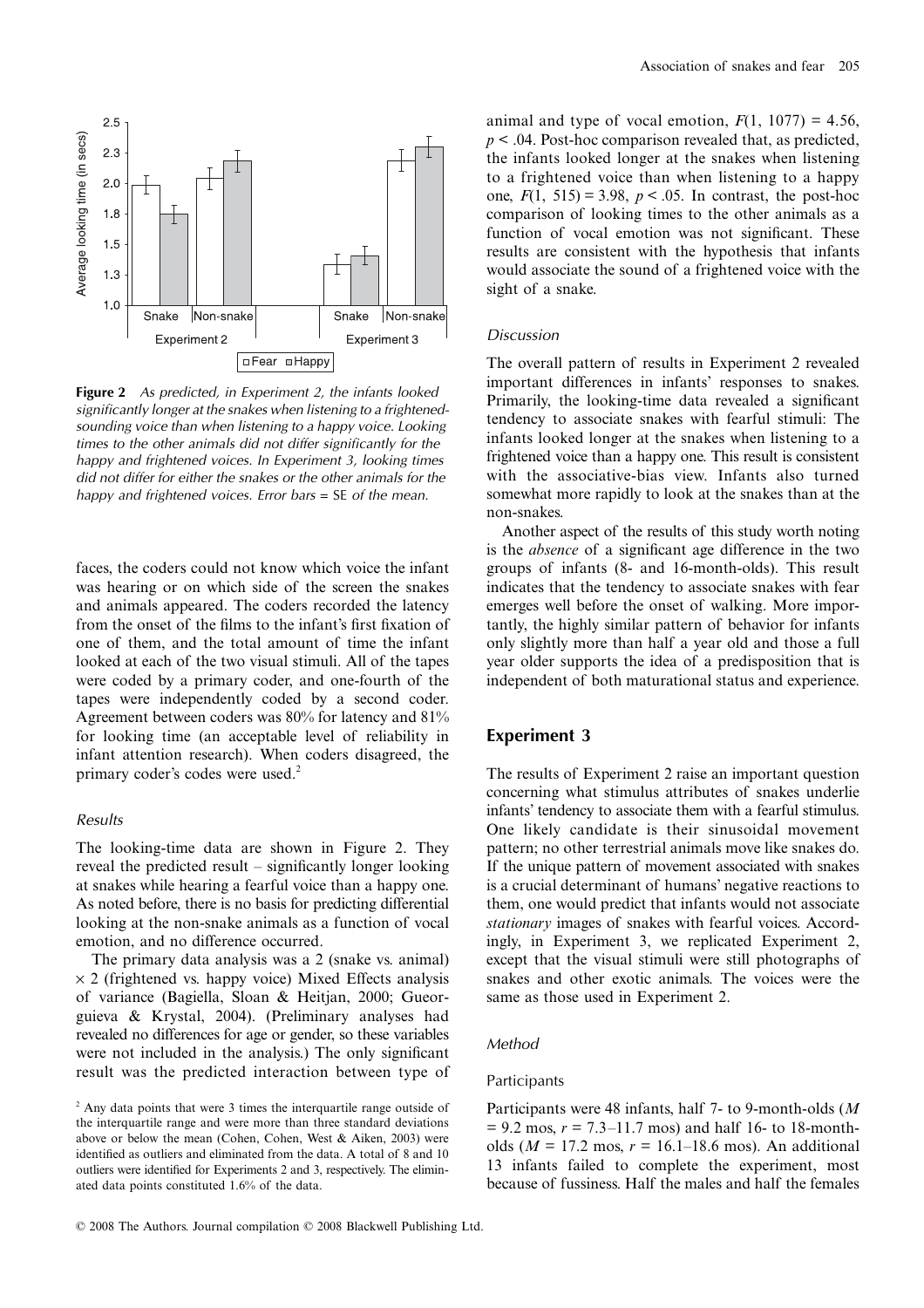at each age were randomly assigned to one of two stimulus orders.

#### Stimuli

The stimuli used in Experiment 3 were 12 still photographs of snakes and exotic animals taken from nature books. The projected images were the same size as the videos used in Experiment 2. The animal photographs matched the films in Experiment 2 in that they were of the same types of animals of the same colors and against generally the same types of background. The voices were identical to those of Experiment 2, and the stimulus pairings were constituted in the same way.

#### Procedure

The procedure for Experiment 3 was identical to that of Experiment 2. Coding was the same as that of Experiment 2, with agreement between coders of 80% for latency and 81% for looking time.

#### *Results*

The looking-time results are shown in Figure 2. As expected and in contrast to the interaction that was present in Experiment 2, the looking behavior of these infants did not differ for snakes versus other animals based on what voice they were hearing.

The looking-time data were analyzed in a 2 (snake vs. non-snake animal)  $\times$  2 (frightened vs. happy voice) Mixed Effects analysis of variance. (Preliminary analyses had revealed no differences for age or gender, so these variables were not included in the analysis.) The only significant result was a main effect of animal,  $F(1, 1098) = 66.34$ ,  $p \leq 0.01$ . Consistent with the results of Experiment 2, the infants looked longer at the non-snakes than the snakes.

There was no interaction of animal by voice, *F*(1, 1098) = 0.11, *ns*. The infants did not look differentially at the non-moving snakes and other animals. Of most importance, they did not look longer at a still snake than at a still animal when they heard a frightened voice.

Additionally, examination of the infants' first looks revealed that they turned significantly more rapidly to the snakes ( $M = 0.74$  s) than to the non-snakes ( $M = 0.91$  s),  $F(1, 511) = 3.82$ ,  $p = .05$ . There were no other significant effects. (The same pattern of behavior also occurred in Experiment 2, but the difference was not significant.)

## **General discussion**

The three studies reported here provide evidence supporting the prepared-learning/associative-bias account of the prevalence of snake fear and phobia, specifically, the claim that humans are predisposed to learn to associate snakes with fear. The current results offer particularly strong support by virtue of the fact that such a

predisposition was observed in infants. In the main study, Experiment 2, the prediction that infants in the first and second years of life would associate the sight of a moving snake with the sound of a fearful voice was confirmed.

In contrast to this predicted positive result, infants in Experiment 1 did not respond differentially when films of snakes and other unfamiliar animals were presented individually, unaccompanied by voices. Further, in Experiment 3, in which pairs of still photographs of snakes and other animals were accompanied by emotional voices, infants did not respond differentially. Thus, the overall pattern of the results reveals a natural tendency in human infants to associate the sight of an undulating snake with the sound of a frightened human voice.

The results of Experiments 2 and 3 also provided evidence of an attentional bias in infants' response to snakes versus other unfamiliar animals. Consistent with research with adults (Ohman *et al.*, 2001), the snakes more readily recruited the infants' attention than the other animals did, as shown by more rapid orienting to snakes when the stimulus pairs first appeared. This preferential orienting to snakes constitutes the first evidence that, like adults (Ohman *et al.*, 2001) and older children (LoBue & DeLoache, 2008), infants respond to the presence of a snake more rapidly than other kinds of animals. The more rapid turning to snakes suggests that when a snake is detected, infants are biased to respond to it very quickly.

The present studies raise several questions for future research. One is whether the same results as in the experiments reported here would be found with spiders – another fear-relevant class of stimuli. Like snakes, spiders are a very frequent target of fears and phobias, and there is substantial evidence with adults for conditioning and detection effects with spiders similar to those reported for snakes (Ohman & Mineka, 2001, 2003). Thus, infants might show a tendency to associate spiders with fearful voices.

Another important issue for further research concerns the role of the unique movement pattern of snakes in eliciting negative responses. In Experiment 3, we established that still photographs of snakes and other animals do not elicit differential responding, suggesting that movement may play an important role in humans' reactions to snakes. We are currently examining the importance of motion pattern *on its own* by replicating Experiment 2 using point light displays of snakes and other animals.

In summary, the research reported here provides the first evidence with infants relevant to the origins of one of the most common fears and phobias present in humans. The results offer support for the view that humans have a predisposition to associate snakes with fear. The results also indicate that the unique, anomalous movement pattern of snakes may underlie this association.

These findings suggest that it was the slithering motion of the 'narrow fellow in the grass' that aroused Emily Dickinson's fear.